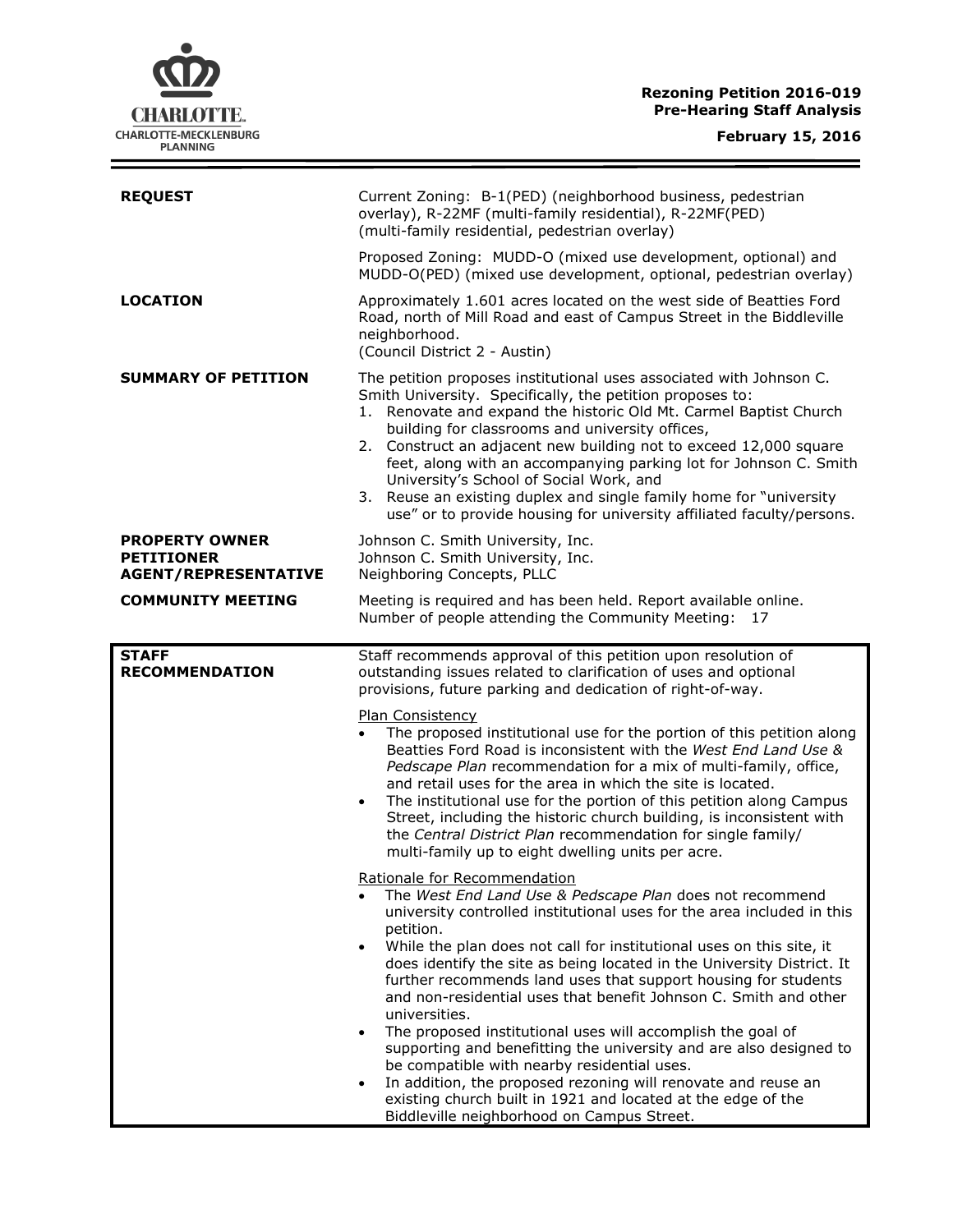#### **PLANNING STAFF REVIEW**

#### **Proposed Request Details**

The site plan accompanying this petition contains the following provisions:

- Accommodates renovation of an existing church built in 1921 for university classrooms and offices. Building square footage will increase from 11,307 square feet to 11,810 square feet to allow improvements that include an elevator, an HVAC and related mechanical equipment area, and an egress stairway.
- Proposes a new parking area that abuts the church to the north and provides ingress/egress onto Campus Street. Parking area will be landscaped, with pedestrian pathway connecting to church and new sidewalk along Campus Street.
- Identifies a future university building not to exceed 12,000 square feet with an associated parking area.
- Allows a maximum building height of 40 feet (exempting the existing belfry tower of the church).
- Allows an existing 1,038-square foot duplex and existing 1,656- square foot residential home on the site to remain for university use or to provide housing for university affiliated faculty or persons.
- Proposes building materials to be used on buildings constructed on site to be a combination of portions of the following: brick, stone, precast concrete, synthetic stone, cementitious fiber board, stucco, EIFS, decorative block and/or wood. Vinyl or aluminum as a building material may only be used on windows, soffits and on handrails/railings.
- Proposes a new six-foot wide sidewalk and eight-foot planting strip along frontage of new parking area on Campus Street, and along a portion of Mill Street where "future" parking and a "future" university building are identified on the site plan.
- Notes "future median" in Beatties Ford Road.
- Identifies trees to remain on site.
- Requests the following optional provisions:
	- Relief from sidewalk and planting strip requirements where existing conditions prohibit along Campus Street, Mill Road, and Beatties Ford Road.
	- Relief from setback requirements to accommodate existing buildings and porches along Campus Street.

## **Existing Zoning and Land Use**

- A portion of the site is developed with a duplex and single family home, constructed in 1929 and 1941, respectively, and a church built in 1921. The remainder of the site is vacant and used for parking. Rezoning petition 2006-035 applied a PED (pedestrian overlay district) to a portion of this site and other parcels along Beatties Ford Road, based upon the recommendation in the *West End Land Use & Pedcape Plan* (2005).
- North of the site are residential and office uses zoned B-1 PED (neighborhood business, pedestrian overlay) and O-1(CD) PED (office, conditional, pedestrian overlay).
- East, across Beatties Ford Road, is Johnson C. Smith University zoned B-1 PED (neighborhood business, pedestrian overlay) and R-22MF PED (multi-family residential, pedestrian overlay).
- To the south are single family homes, vacant lots, a dormitory and offices affiliated with the university on properties zoned B-1 PED (neighborhood business, pedestrian overlay), R-8 (single family residential), and R-22MF PED (multi-family residential, pedestrian overlay).
- West are single family homes and vacant lots in the Biddleville neighborhood and zoned R-8 (single family residential).
- See "Rezoning Map" for existing zoning in the area.

## **Rezoning History in Area**

- Rezoning petition 2016-002 is a request to rezone approximately 2.75 acres located on the west side of West Trade Street and south of South Bruns Avenue from R-8 (single family residential) and B-1 PED (neighborhood business, pedestrian overlay) to R-8(CD) (single family residential, conditional) and B-1 PED-O (neighborhood business, pedestrian overlay, optional) to allow an additional 13 feet of height to enclose a portion of the existing roof terrace on top of the parking deck for mosaic Village and includes a new parcel on Duckworth Avenue for tree save. The request is scheduled for decision at the February 15, 2016 City Council Rezoning Meeting.
- **Public Plans and Policies**
	- The *Central District Plan* (1993) recommends single family/multi-family up to eight dwelling units per acre for the portion of this petition along Campus Street, including the historic church building.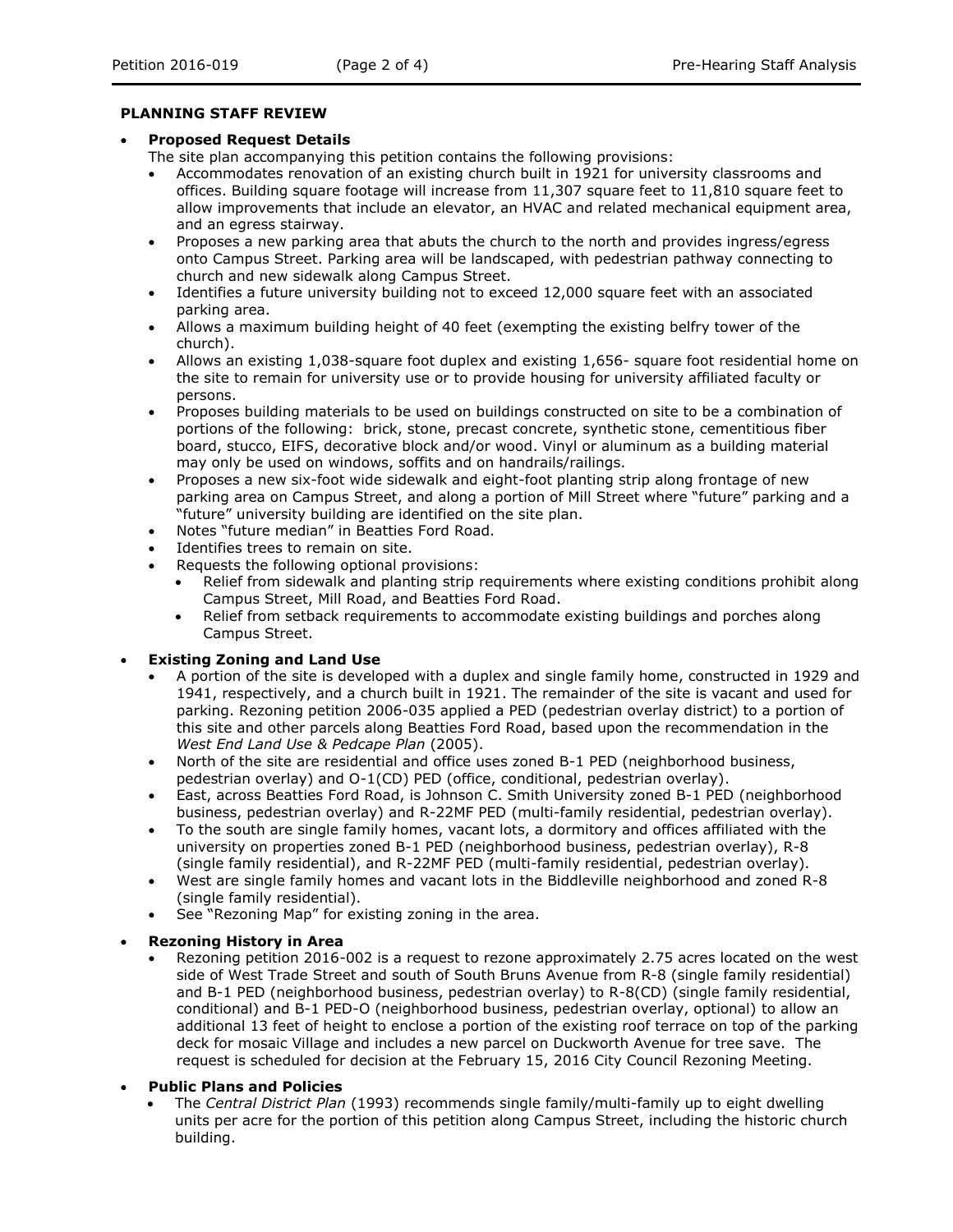- The *West End Land Use & Pedscape Plan* (2005) recommends a mixture of multi-family, office, retail uses for the area in which the site is located. The area plan identifies this area as the University District and recommends land uses that support housing for students and non-residential uses that benefit Johnson C. Smith and other universities.
- The petition supports the *General Development Policies-Environment* by reusing an existing building and redeveloping an existing site in a developed area, thereby minimizing further environmental impacts while accommodating growth, and supporting walkable development where a mix of uses already exist.

# **TRANSPORTATION CONSIDERATIONS**

- This petition is adjacent to the future streetcar alignment. Therefore, the primary transportation goal for this site is to help advance the streetcar project, including obtaining easements and right of way needed for that project.
- See Outstanding Issues, Note 4.
- **Vehicle Trip Generation:** Current Zoning: 130 trips per day (based on 11,307 square feet of religious uses and three single family units). Proposed Zoning: 370 trips per day (based on 11,810 square feet of uses associated with a community college).

# **DEPARTMENT COMMENTS** (see full department reports online)

- **Charlotte Area Transit System:** No issues.
- **Charlotte Department of Neighborhood & Business Services:** No issues.
- **Charlotte Fire Department:** No comments received.
- **Charlotte-Mecklenburg Schools:** Non-residential petitions do not impact the number of students attending local schools.
- **Charlotte-Mecklenburg Storm Water Services:** No issues.
- **Charlotte Water:** No issues.
- **Engineering and Property Management:** No issues.
- **Mecklenburg County Land Use and Environmental Services Agency:** No comments received.
- **Mecklenburg County Parks and Recreation Department:** No issues.

## **OUTSTANDING ISSUES**

Land Use

1. Remove the note shown on the existing church that indicates it will be used for classrooms and offices.

## Site and Building Design

- 2. Revise the site plan so that the "future parking" is located no closer to Mill Road than the abutting structures.
- 3. Provide the maximum amount of relief from the sidewalk, planting strip, and setback requirements for the optional requests.

**Transportation** 

- 4. CDOT requests that the petitioner commit to the dedication of all required easements as shown on the most updated Streetcar Plans (SUE and Construction Easement) needed for the construction of the streetcar project.
- 5. Redraw the cross section along Beatties Ford Road to reflect current conditions. Eliminate the reference to the "future items" including the seven-foot sidewalk along the frontage on Beatties Ford Road, the streetcar stop, and the median in Beatties Ford Road.
- 6. Identify the existing back of curb and future back of curb on all streets. All setbacks are to be measured from the future back of curb.

## **Attachments Online at www.rezoning.org**

- Application
- Site Plan